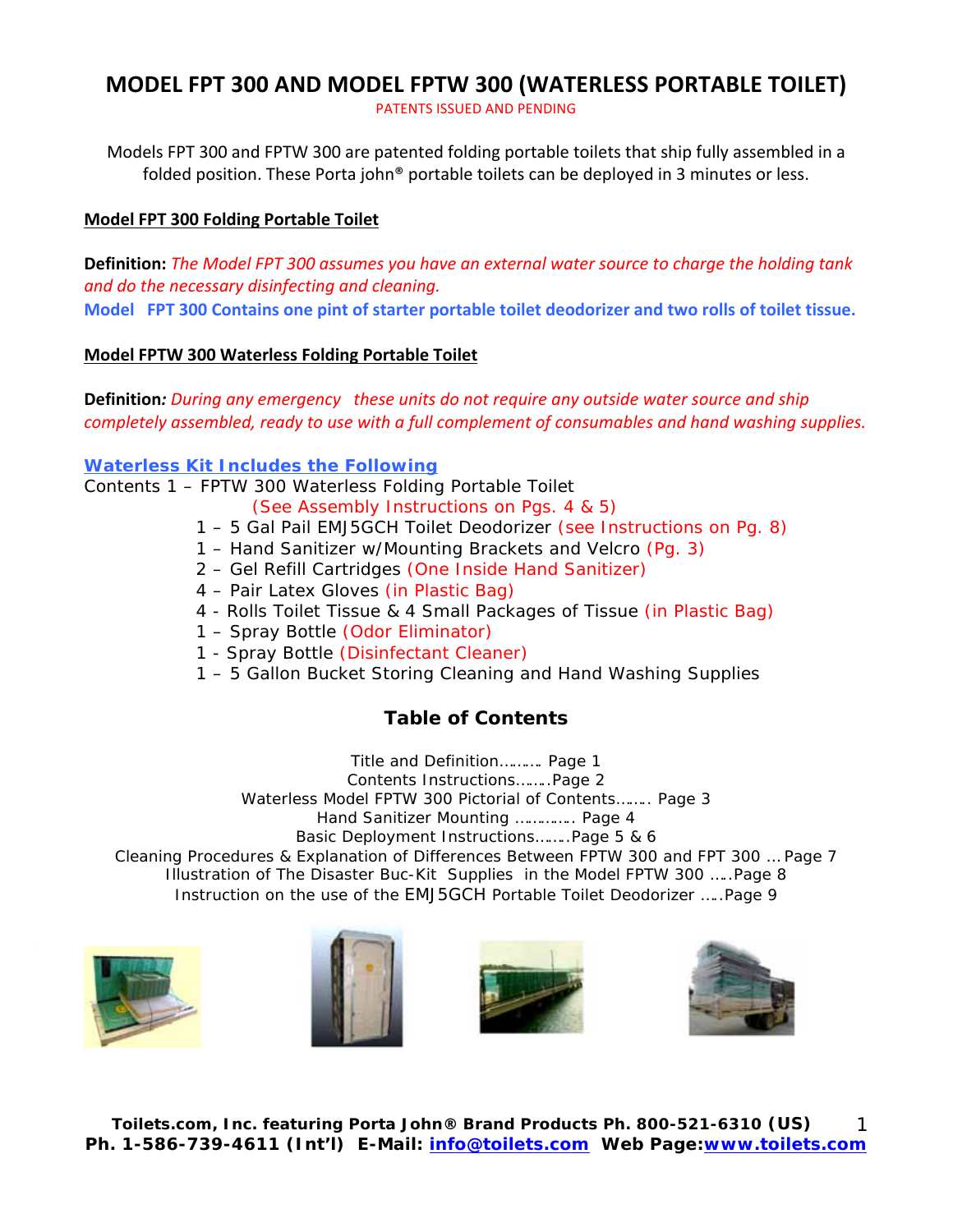## **Disaster Relief Kit for FPTW 300 (Waterless Model) & FPT 300**

Contents 1 – FPTW 300 Waterless Folding Portable Toilet

- (see Assembly Instructions on Pgs. 4 & 5)
- 1 5 Gal Pail EMJ5GCH Toilet Deodorizer (see Instructions on Pg. 8)
- 1 Hand Sanitizer w/Mounting Brackets and Velcro (Pg. 3)
- 2 Gel Refill Cartridges (One Inside Hand Sanitizer)
- 4 Pair Latex Gloves (in Plastic Bag)
- 4 Rolls Toilet Tissue & 4 Small Packages of Tissue (in Plastic Bag)
- 1 Spray Bottle (Odor Eliminator)
- 1 Spray Bottle (Disinfectant Cleaner)
- 1 1- 5 Gallon Bucket of Cleaning and Hand Washing Supplies

Instructions:

- 1. Remove banding and shrink wrap from toilet and pallet.
- 2. Remove all FPTW 300 Kit parts from holding tanks and set aside.
- 3. Follow Assembly Instructions for FPTW 300 on attached instruction sheet. (see pages 3 & 4 for assembly instructions)
- 4. After the toilet is fully assembled (should take 3 minutes), detach the spring from the S-Hook on the wall and place two rolls of toilet tissue on the spring. Re-attach spring to wall.
- 5. Place pre-loaded hand sanitizer on the bracket (either inside or outside the toilet). Set aside extra refill cartridge.
- 6. With gloves on, pour 50% (2.5 gallons) of toilet deodorizer into holding tank (Deodorizer is not harmful, but Contains Blue Dye Masking Agent)
- 7. Toilet is now ready to use. Please note occupancy indicator on door and lock the door when in use.

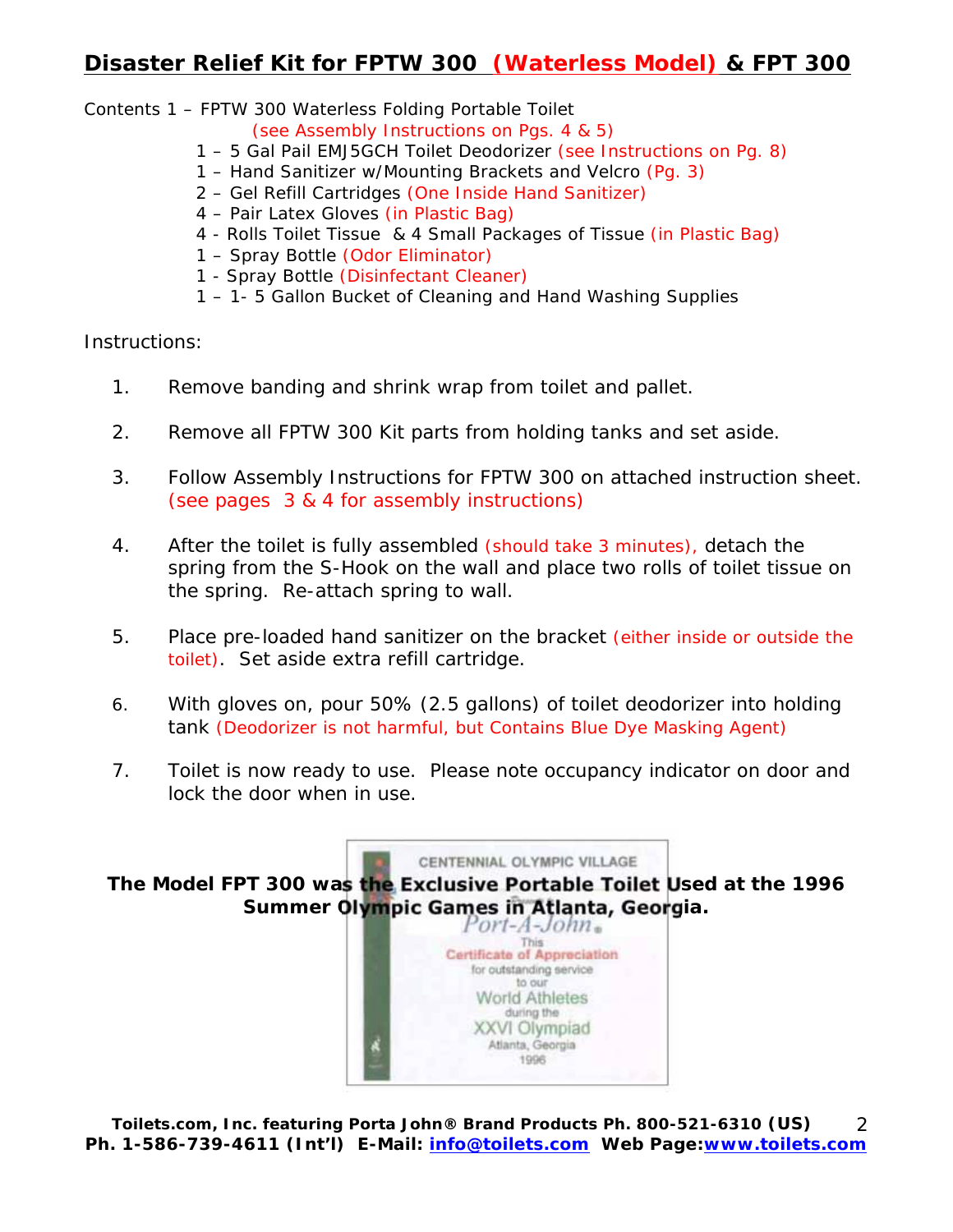

All Supplies Required for the Operation of the Waterless Model FPTW 300 Porta John® Portable Toilet are packed in the Holding Tank. Model FPTW 300 has Patents Issued and Pending. No water source is required for operation for at least 48 hours.



Cleaning & Hand Wash Supplies Buc-Kit







Four Rolls of Toilet Paper and Tissue Packets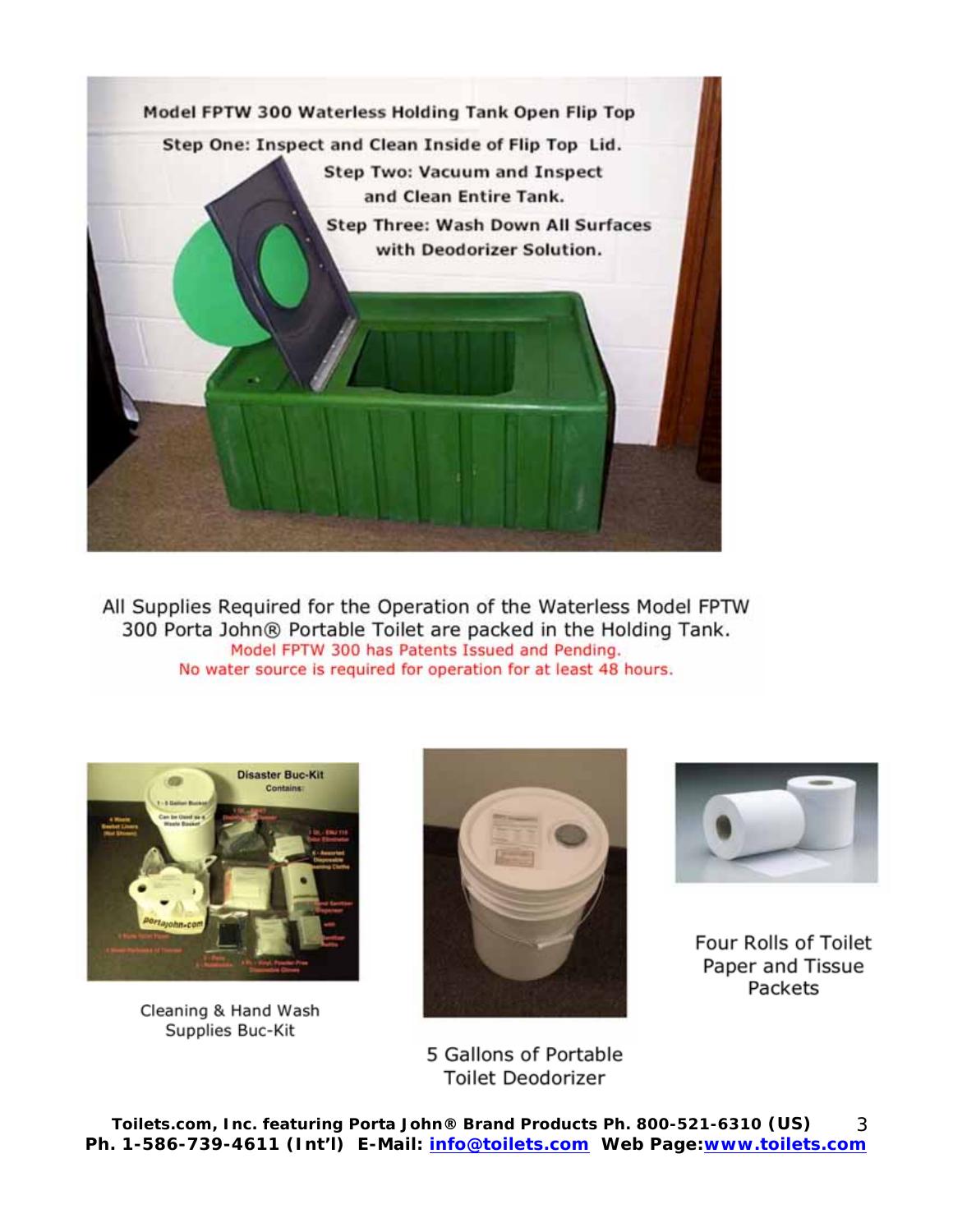# Model FPTW 300 Waterless Portable Toilet Hand Sanitizer Illustration and Instructions





Externally Mounted Hand Sanitizer Dispenser

#### Externally Mounted Hand Sanitizer Dispenser Bracket



Hand Sanitizer Dispenser Ships with Refill Inside & a Second Refill in the Buc-Kit



Alcohol Based Hand Sanitizer Refill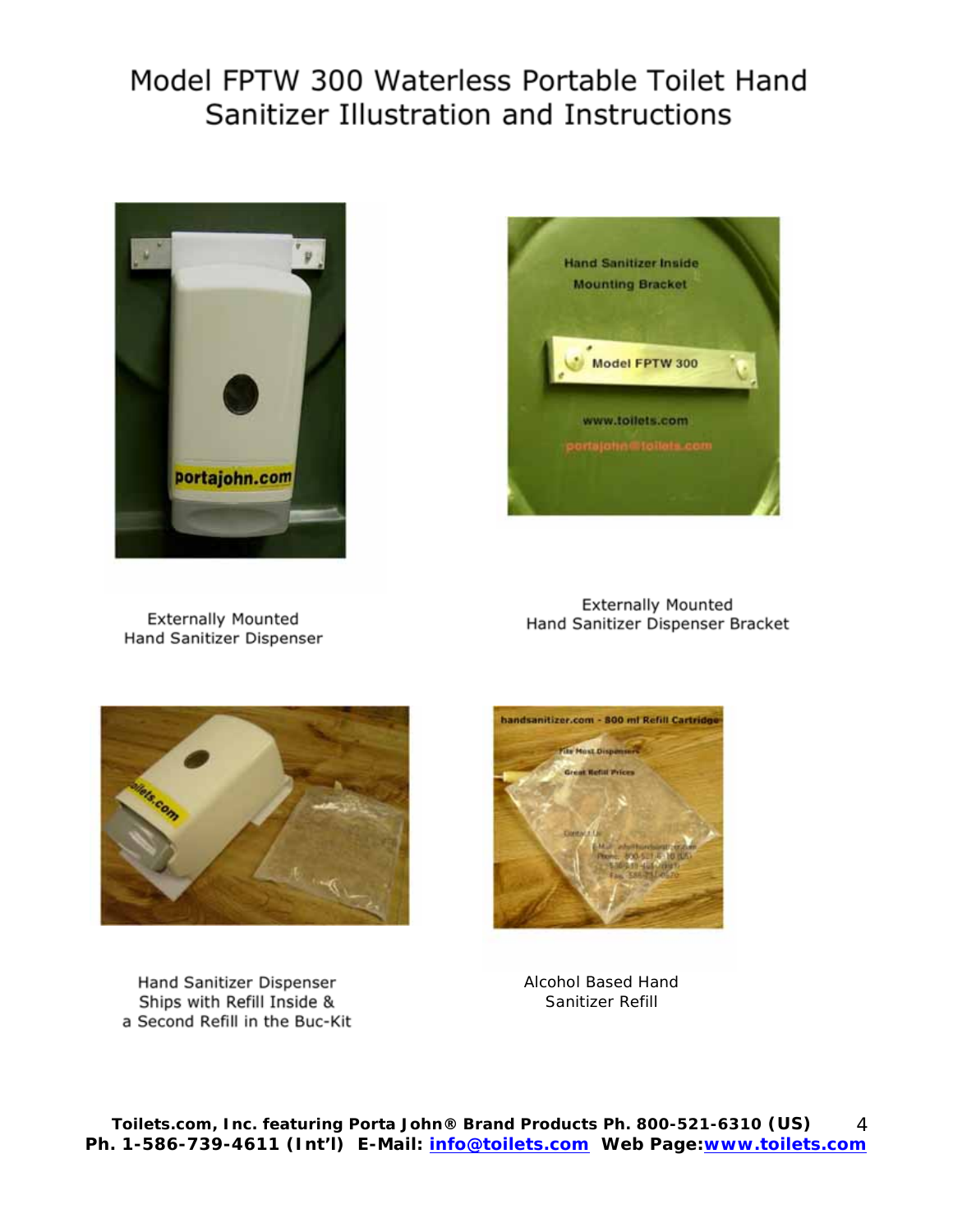## **Porta John® Patented Folding Portable Toilet Assembly Instructions – Page 1 Porta John**® **Model FPT 300 & FPTW 300**



Picture of Components (Urinal & Bolts Inside Tank)

 Shell – Tank - Floor - Roof Patents Issued and Pending

Picture 1

Place Outer Shell on Ground



Picture 2



 Stand Outer Shell Up and Square Off By Pulling on the Door or Corner

Picture 3



Walk Around and Square up Unit By Pulling on Corners



Picture 3a Picture 3b Picture 3c





Insert Floor Through the Outer Shell Door



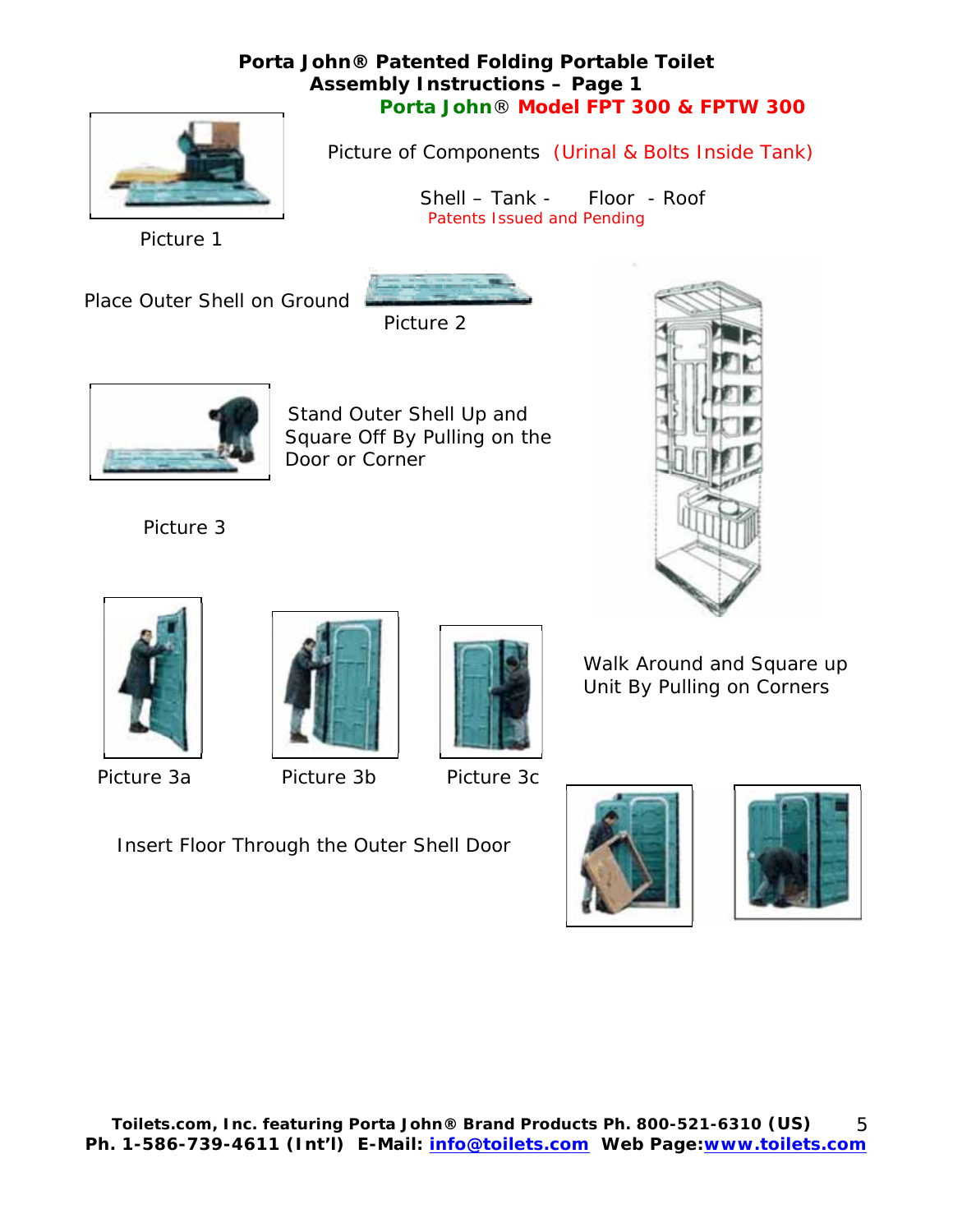## **Porta John® Patented Folding Portable Toilet Assembly Instructions – Page 2**

Patents Issued and Pending





Picture 5

Picture 5a

 Place Tank Holding Tank in Unit Through Outer Shell Door

Unit Sump Will Fit Snug in The Rear Section of the Floor

 Remove Urinal And Bolts from Holding Tank. Place Urinal Spout in Small Hole in the Top of the Holding Tank and Snap Into Flaps

 Place Roof on the top of outer shell and fasten with a bolt and wing nut on each side.









Picture 6 **Picture 6a** Picture 6b Picture 6c

To store the unit for future deployment, reverse the entire process. Fifty (50) of the Porta John® patented portable toilets can be stored in a 20' x 8' foot container.



**http://toilets.com/products/portajohn.htm**

12 Completely Assembled Patented Folding Portable Toilets Model FPT 300 Shipped in a Folded Position.

Each FPT 300 or FPTW 300 can be deployed in three minutes.

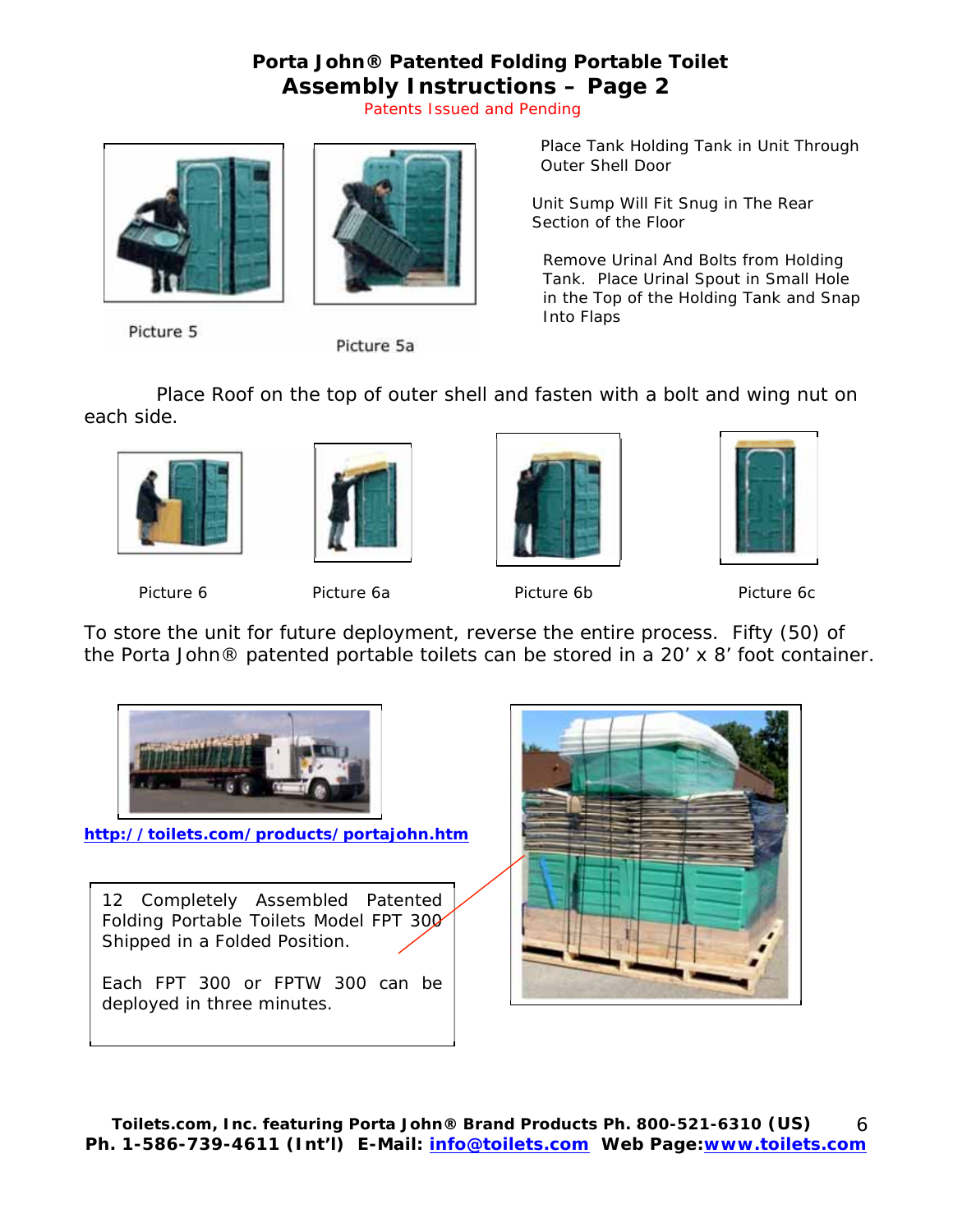# **Consumables included with Model FPT 300**



1 Qt. of Porta John® Portable Toilet Deodorizer

Four Rolls of Toilet Paper included with each Model FPTW300



## **Optional Waterless Consumables for Model FPTW 300**

For: Disaster Relief, Long Term Storage, Fast Deployment and 48 hour Waterless Usage Patents Issued and Pending



## **Waterless Model FPTW 300 contains:**

- One 5 Gallon Premixed Toilet Deodorant Sufficient for 2 Charges Over 48 to 72 Hours
- One **Externally or Internally** Attached (No Tools Required) Hand Sanitizer
- Two Alcohol Based, All Weather Hand Sanitizer Refills
- One Cleaning and Hand Wash Buc-Kit (see page 6 for a list of contents)
- Four Rolls of Standard 2-Ply Toilet Tissue & Supply of Tissues

# **Usage and Cleaning Procedure**

The Model FPTW 300 will accommodate 30 people for 24 hours with daily service. Service is defined as evacuating the waste tank, cleaning internal surface areas, replenishing the toilet tissue, checking the hand sanitizer dispenser and recharging with 2.5 gallons of our portable toilet deodorizer EMJ5GCH. It is best to line up your service contractor at the same time you purchase the portable toilets. The Model FPTW 300 can be serviced by either a portable toilet or septic tank servicing company. We can assist you in your efforts to procure a service contractor. Please feel free to contact me (Earl Braxton 800-521- 6310) with your questions.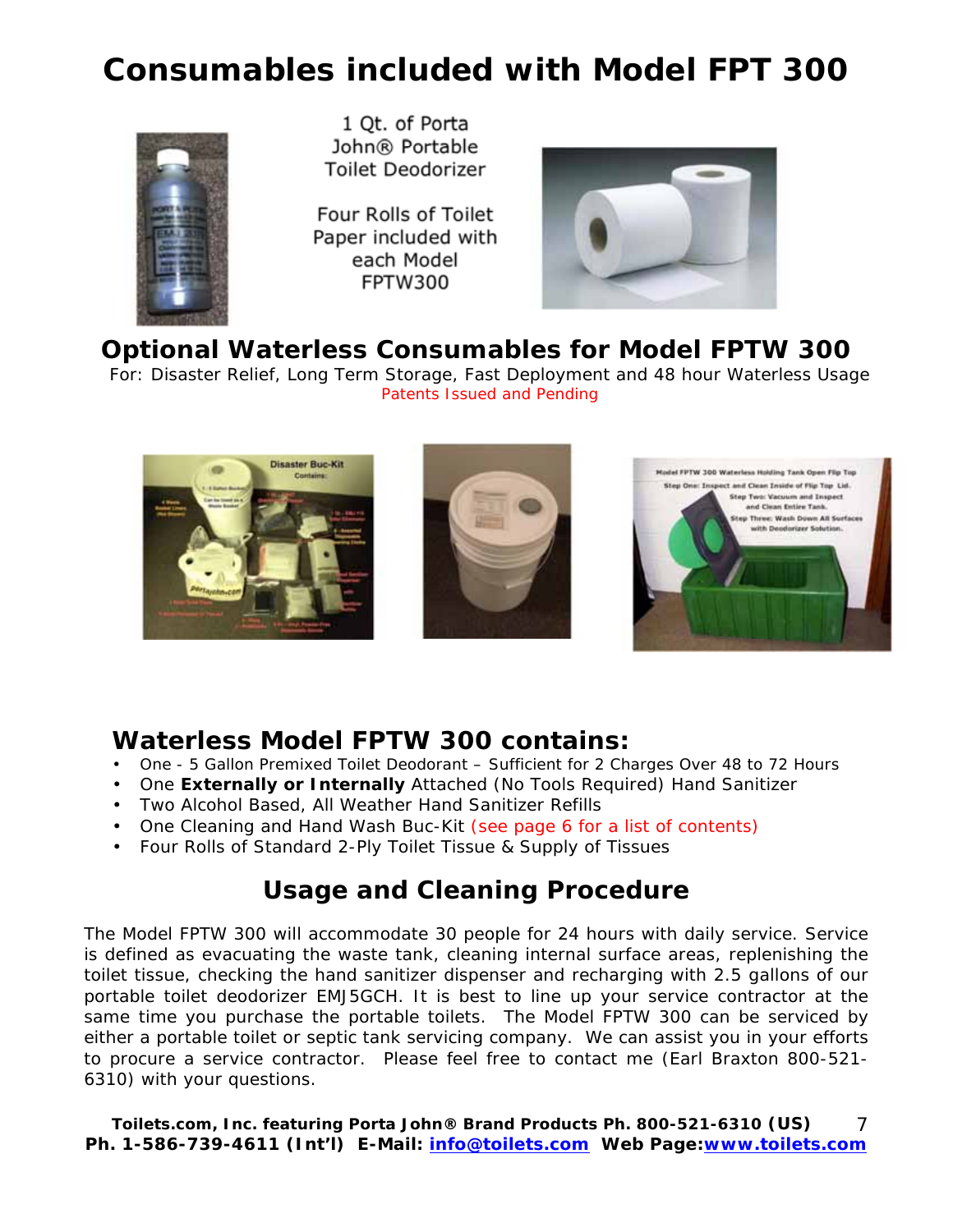# Illustration of the Contents of the Disaster Buc-Kit Shipped with the Model FPTW 300 Waterless Toilet